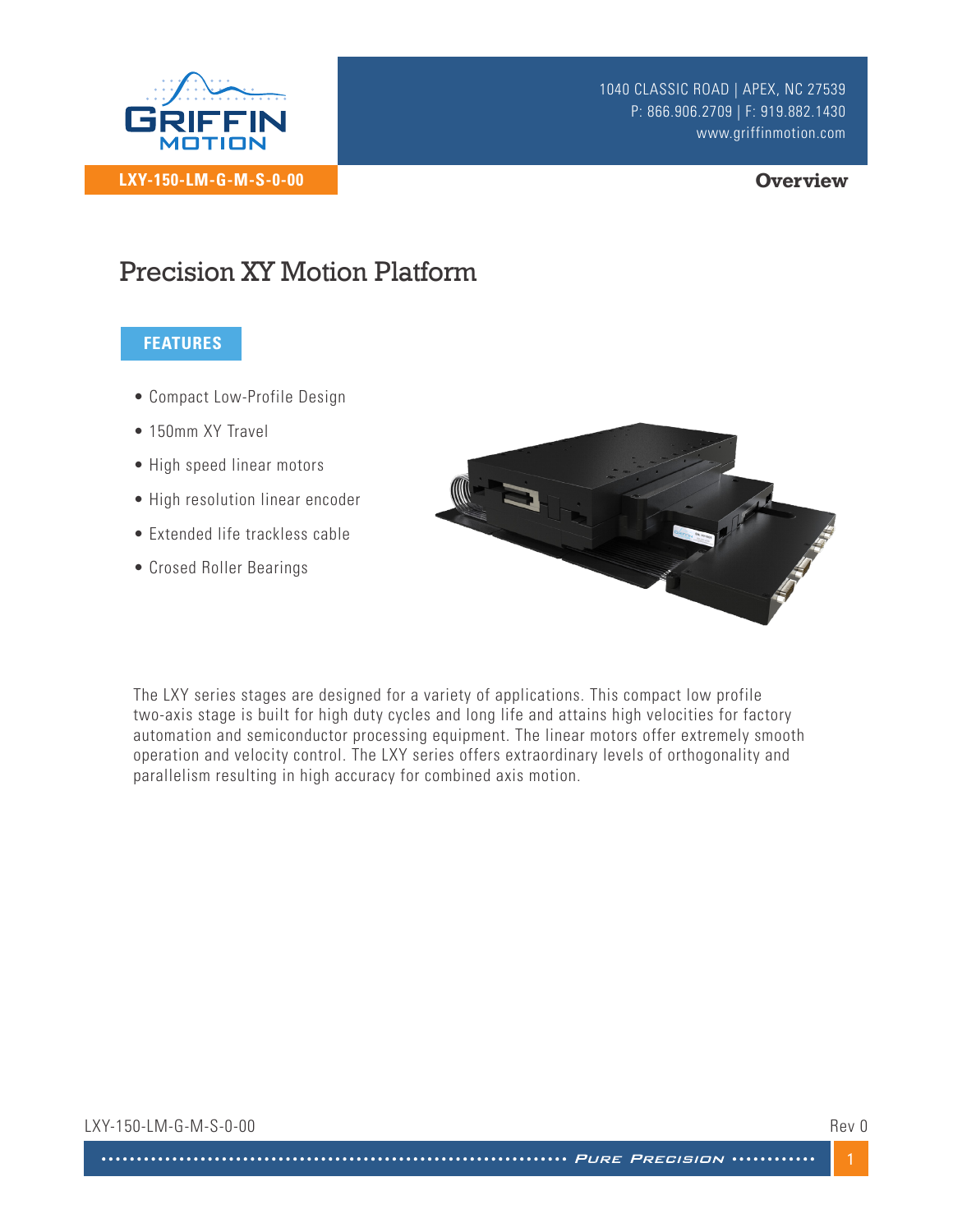

# **Motion Specifications**

# Product Specifications

| <b>Encoder Output</b>     | A quad B, index |
|---------------------------|-----------------|
| Peak Force X, Y (N)       | 170             |
| Continuous Force X, Y (N) | 50              |
| Force $Z(N)$              | 400             |
| Height (mm)               | 83              |
| Length (mm)               | 407             |
| Limit Switches            | Yes             |
| Linear Accuracy (µm)      | 10              |
| Encoder Resolution (µm)   | 0.1             |
| Linear Repeatability (µm) | 1               |
| Linear Velocity (mm/s)    | 900             |
| Moment X (N·m)            | 50              |
| Moment Y (N·m)            | 50              |
| Moment Z (N·m)            | 25              |
| Moving Mass X (kg)        | 9.3             |
| Moving Mass Y (kg)        | 4.8             |
| Orthogonality (arc-sec)   | 10              |
| $Pitch +/- (arc-sec)$     | 15              |
| Stage Mass (kg)           | 15.0            |
| Width (mm)                | 332             |
| Yaw $+/-$ (arc-sec)       | 7               |



**LOAD DIRECTIONS** 

# Part Number Description

| LXY       | <b>LXY Series</b>                            |  |
|-----------|----------------------------------------------|--|
| 150       | 150mm Travel                                 |  |
| <b>LM</b> | Linear Motor                                 |  |
| G         | Ironless Linear Servo Motor                  |  |
| M         | 0.1µm Linear SS Scale                        |  |
| S         | <b>Standard Precision</b>                    |  |
| $\Omega$  | No Additional Options                        |  |
| ΩÜ        | <b>Standard Product</b><br>(Call for custom) |  |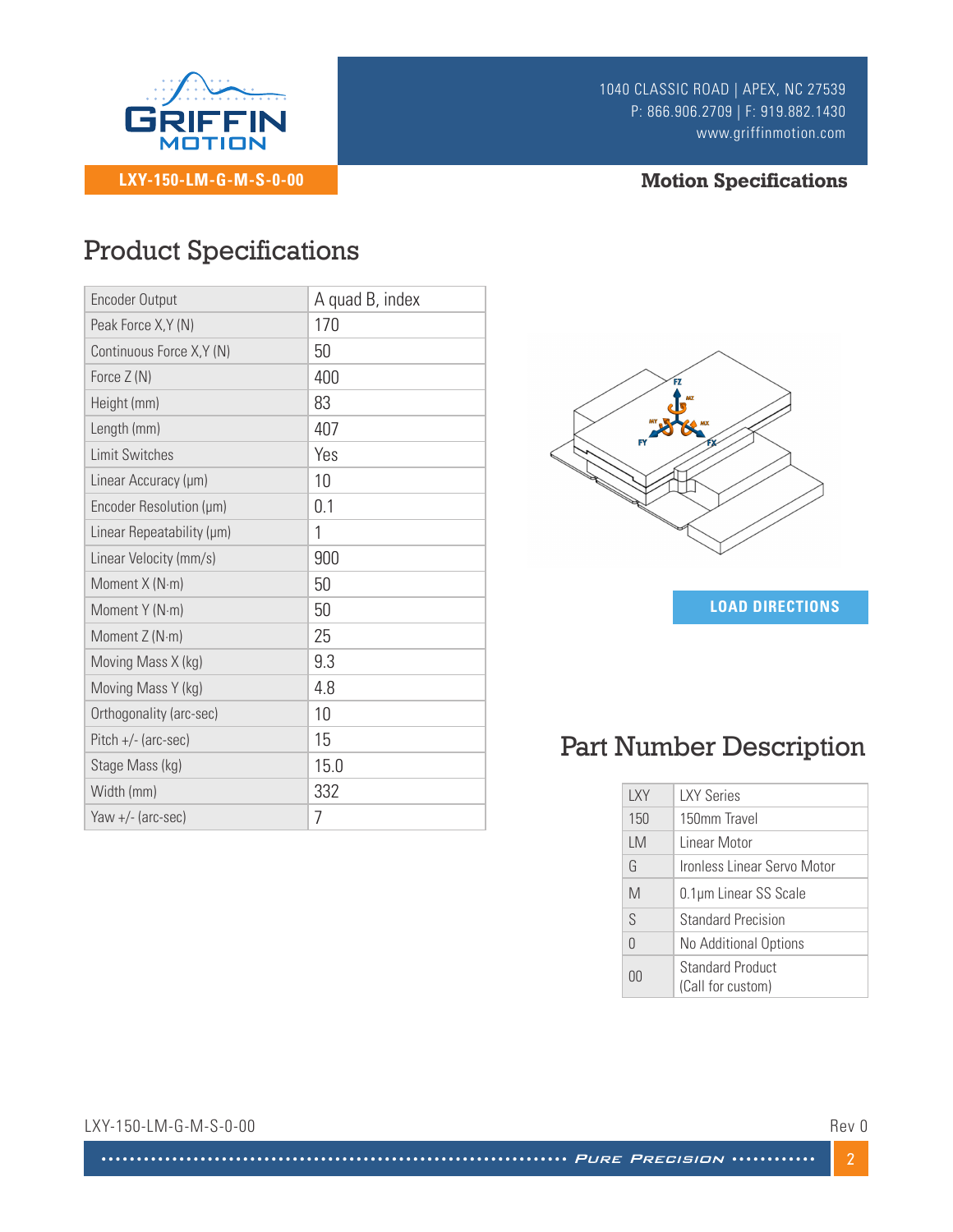

### **LXY-150-LM-G-M-S-0-00**

**Mechanical Specifications** 



LXY-150-LM-G-M-S-0-00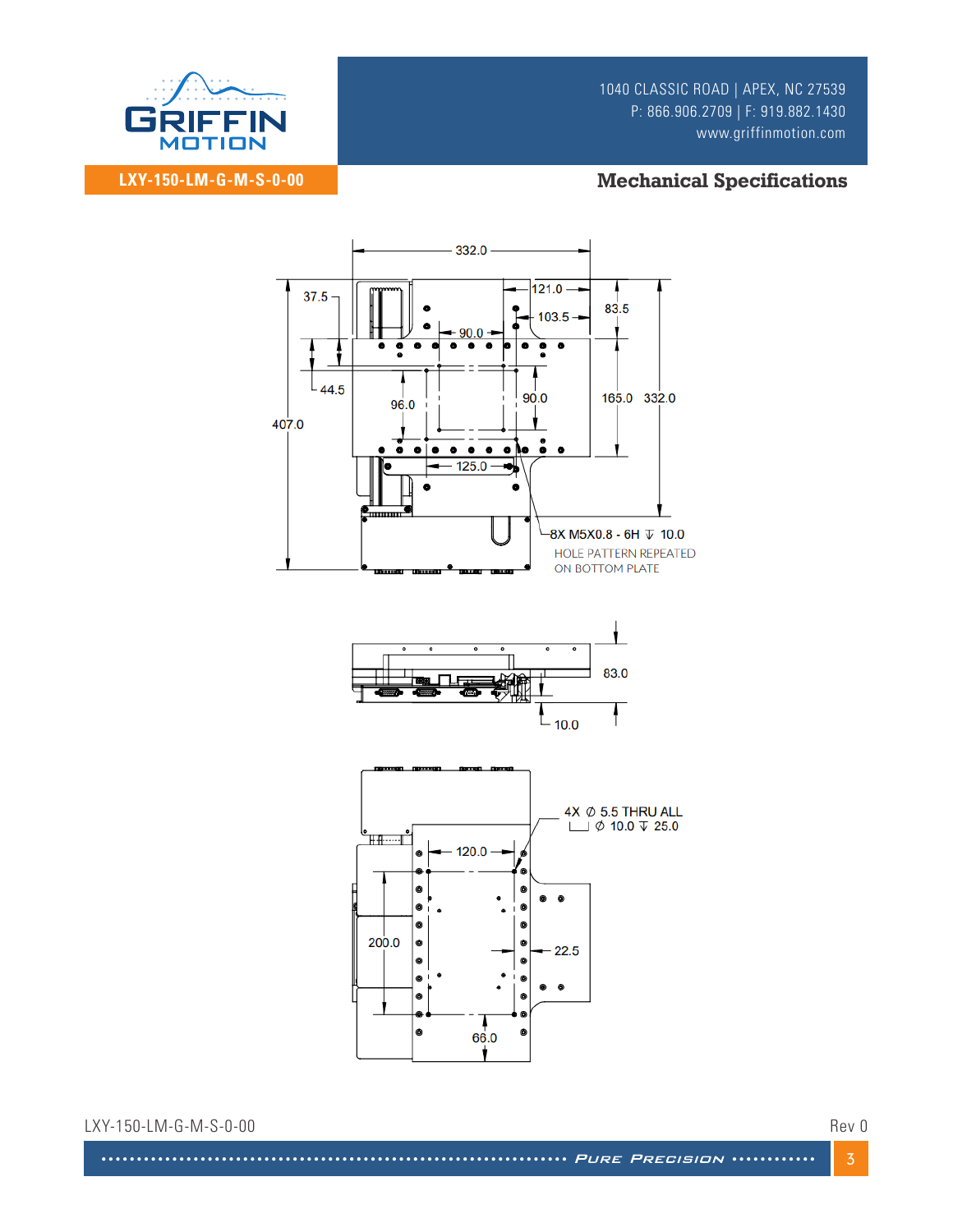

# **LXY-150-LM-G-M-S-0-00**

#### **Electrical Pinout**

| <b>Feedback Connectors</b><br>(DSUB26HD MALE) |               |  |
|-----------------------------------------------|---------------|--|
| <b>PIN</b>                                    | <b>NAME</b>   |  |
| 1                                             | $+5V$         |  |
| $\overline{\mathbf{c}}$                       | $A+$          |  |
| 3                                             | $B+$          |  |
| 4                                             | $RI+$         |  |
| 5                                             | $LIM+$        |  |
| 6                                             | $\star$       |  |
| $\overline{7}$                                | $\star$       |  |
| 8                                             | $\star$       |  |
| 9                                             | $\star$       |  |
| 10                                            | <b>TEMP</b>   |  |
| 11                                            | A-            |  |
| 12                                            | <b>B-</b>     |  |
| 13                                            | $RI-$         |  |
| 14                                            | LIM-          |  |
| 15                                            | $\star$       |  |
| 16                                            | $\star$       |  |
| 17                                            | $\star$       |  |
| 18                                            | $\star$       |  |
| 19                                            | <b>GND</b>    |  |
| 20                                            | <b>HALL A</b> |  |
| 21                                            | <b>HALL B</b> |  |
| 22                                            | <b>HALL C</b> |  |
| 23                                            | $\star$       |  |
| 24                                            | $\star$       |  |
| 25                                            | $\star$       |  |
| 26                                            | $\star$       |  |
| * Reserved                                    |               |  |
|                                               |               |  |



| Motor Connectors (DSUB9 MALE) |                |
|-------------------------------|----------------|
| <b>PIN</b>                    | <b>NAME</b>    |
| 1                             | $\ast$         |
| 2                             | $\star$        |
| 3                             | $\star$        |
| 4                             | $\star$        |
| 5                             | $\star$        |
| 6                             | <b>PHASE A</b> |
| 7                             | <b>PHASE B</b> |
| 8                             | <b>PHASE C</b> |
| 9                             | $\ast$         |
| Reserved                      |                |

#### LXY-150-LM-G-M-S-0-00